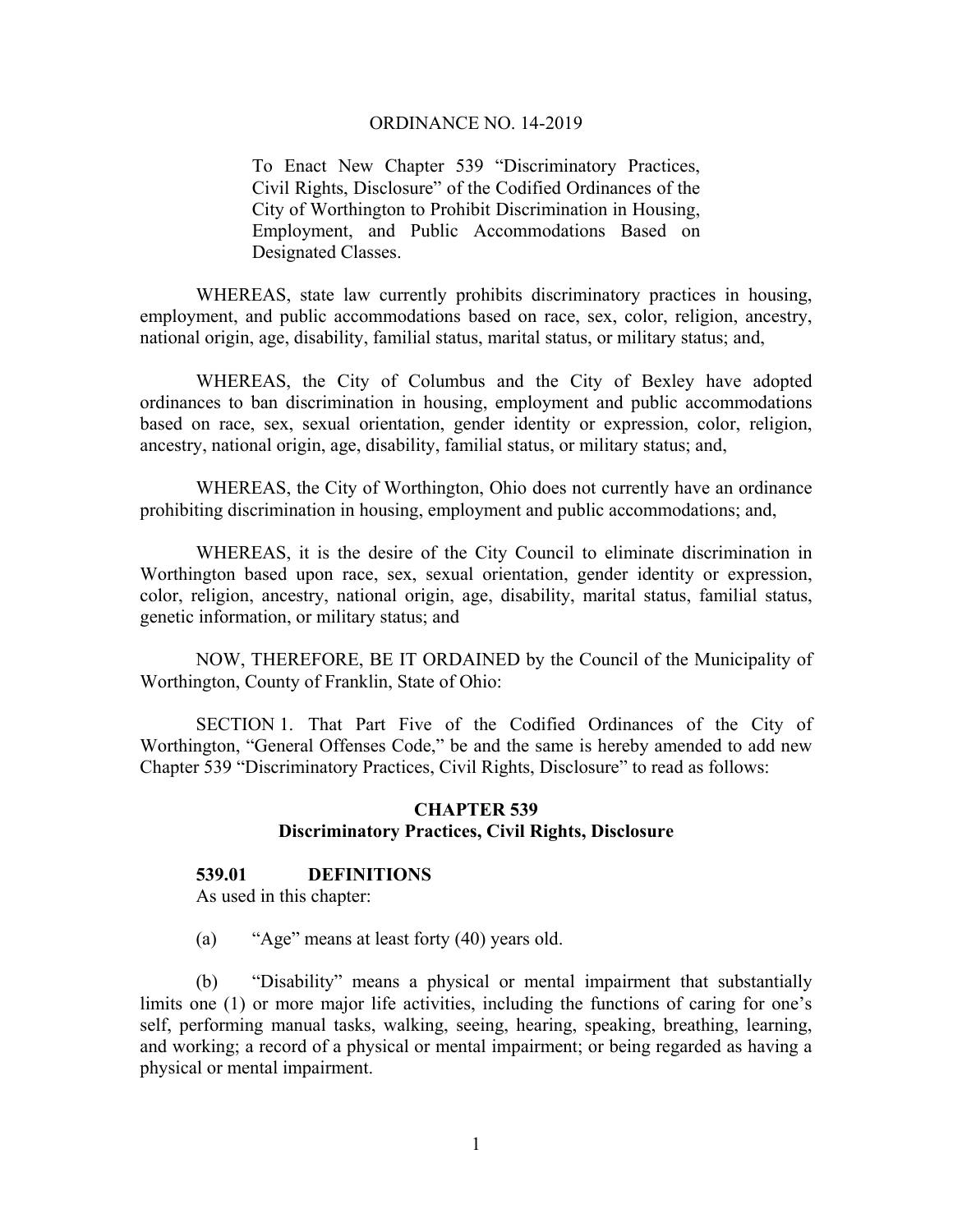- (c) "Physical or mental impairment" includes any of the following:
	- (1) Any physiological disorder or condition, cosmetic disfigurement, or anatomical loss affecting one (1) or more of the following body systems: neurological; musculoskeletal; special sense organs; respiratory, including speech organs; cardiovascular; reproductive; digestive; genitor-urinary; hemic and lymphatic; skin; and endocrine;
	- (2) Any mental or psychological disorder, including, but not limited to, orthopedic, visual, speech, and hearing impairments, cerebral palsy, autism, epilepsy, muscular dystrophy, multiple sclerosis, cancer, heart disease, diabetes, sickle cell, human immunodeficiency virus infection, intellectual disabilities, emotional illness, drug addiction, and alcoholism.
	- (3) "Physical or mental impairment" does not include any of the following:
		- A. Pedophilia, exhibitionism, voyeurism, or other sexual behavior disorders;
		- B. Compulsive gambling, kleptomania, or pyromania;
		- C. Psychoactive substance use disorders resulting from current illegal use of controlled substance.

(d) "Discriminate", "Discrimination", or "Discriminatory" includes segregated or separated or any difference in treatment.

(e) "Employee" does not include any individual employed in the domestic service of any person

(f) "Employer" means any person who employs four (4) or more persons, within the City of Worthington, including the City of Worthington, its departments, boards, commissions, and authorities.

(g) "Employment agency" means any persons regularly undertaking with or without compensation, to procure opportunities for employment or to procure, recruit, refer, or place employees.

- (h) "Familial status" means either of the following:
	- (1) One (1) or more individuals who are under eighteen (18) years of age and who are domiciled with a parent or guardian having legal custody of the individual or domiciled, with the written permission of the parent or guardian having legal custody, with a designee of the parent or guardian;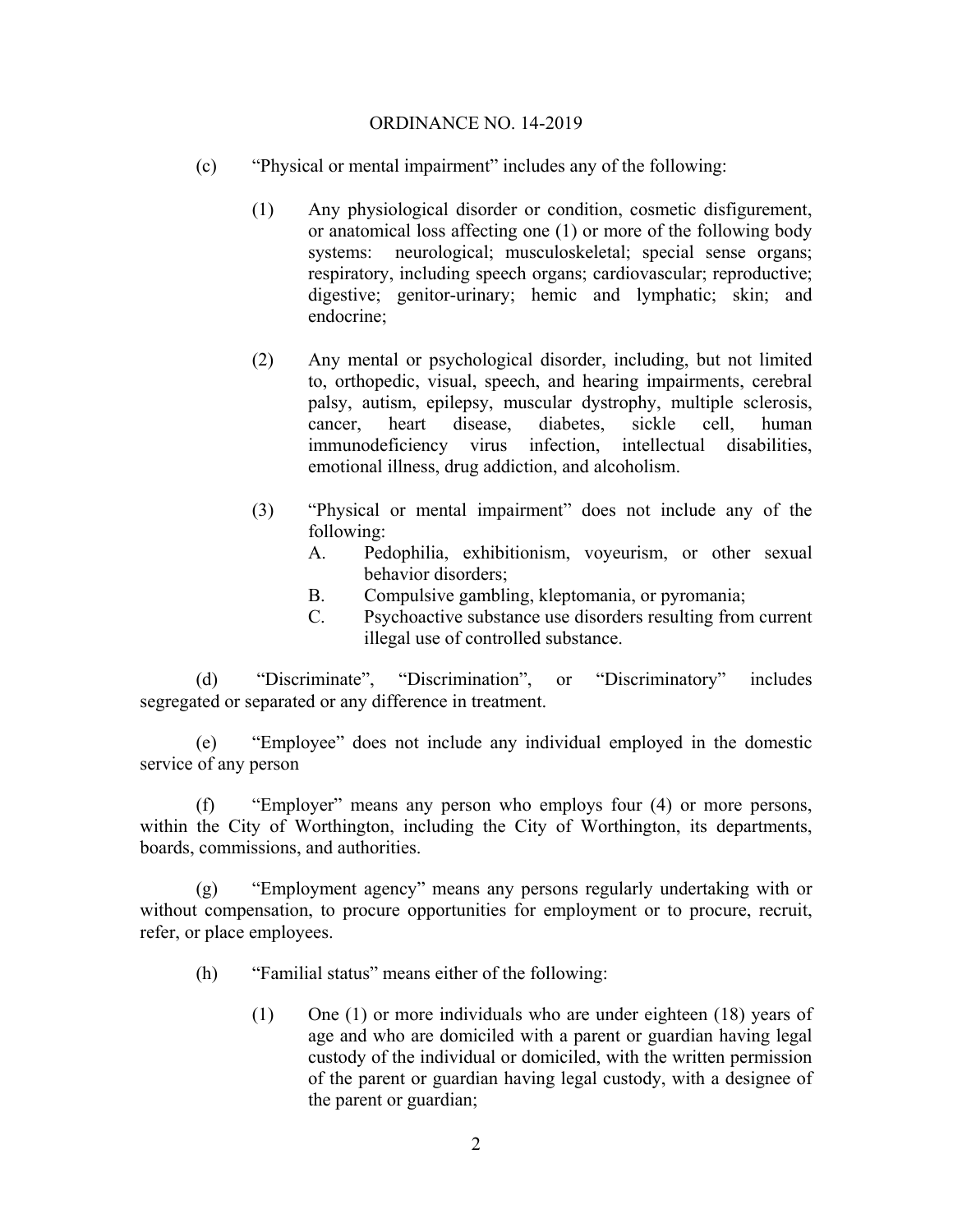- (2) Any person who is pregnant or in the process of securing legal custody of any individual who is under eighteen (18) years of age.
- (3) "Family" includes a single individual.

(i) "Gender identity or expression" means a person's gender-related identity, appearance, expression, or behavior, whether or not that gender-related identity, appearance, expression, or behavior is different from that traditionally associated with the person's physiology or assigned sex at birth, which gender-related identity can be shown by providing evidence including, but not limited to, medical history, care or treatment of the gender-related identity, consistent and uniform assertion of the gender-related identity or any other evidence that the gender-related identity is sincerely held, part of a person's core identity or not being asserted for an improper purpose.

(j) "Housing accommodations" including any buildings or structure or portion thereof which is used or occupied or is intended, arranged, or designed to be used or occupied as a home residence or sleeping place of one (1) or more individuals, groups or families, whether or not living independently of each other; and any vacant land offered for sale or lease. It also includes any housing accommodations held or offered for sale or rent by a real estate broker, salesman, or agent, or by any other person pursuant to authorization of the owner, by the owner, or by such person's legal representative.

(k) "Labor organization" includes any organization which exists for the purpose, in whole or in part, of collective bargaining or for other mutual aid or protection in relation to employment.

(l) "Military status" means a person's status in "Service in the uniformed services" as defined in Section 5923.05 of the Ohio Revised Code.

(m) "Person" includes one (1) or more individuals, partnerships, associations, organizations, corporations, legal representatives, trustees, and trustees in bankruptcy, receivers, and other organized groups of persons. It also includes, but is not limited to, any owner, lesser, assignor, builder, manager, broker, salesman, agent, employee, lending institution; and the City of Worthington and all political subdivisions, authorities, agencies, boards and commissions thereof.

(n) "Place of public accommodation" means any inn, restaurant, eating house, barbershop, public conveyance by air, land or water, theater, store, or other place for the sale of merchandise, or any other place of public accommodation or amusement where the accommodation advantages, facilities, or privileges thereof are available to the public.

(o) "Restrictive covenant" means any specification in a deed, land contract or lease limiting the use of any housing because of race, sex, sexual orientation, gender identity or expression, color, religion, ancestry, national origin, age, disability, marital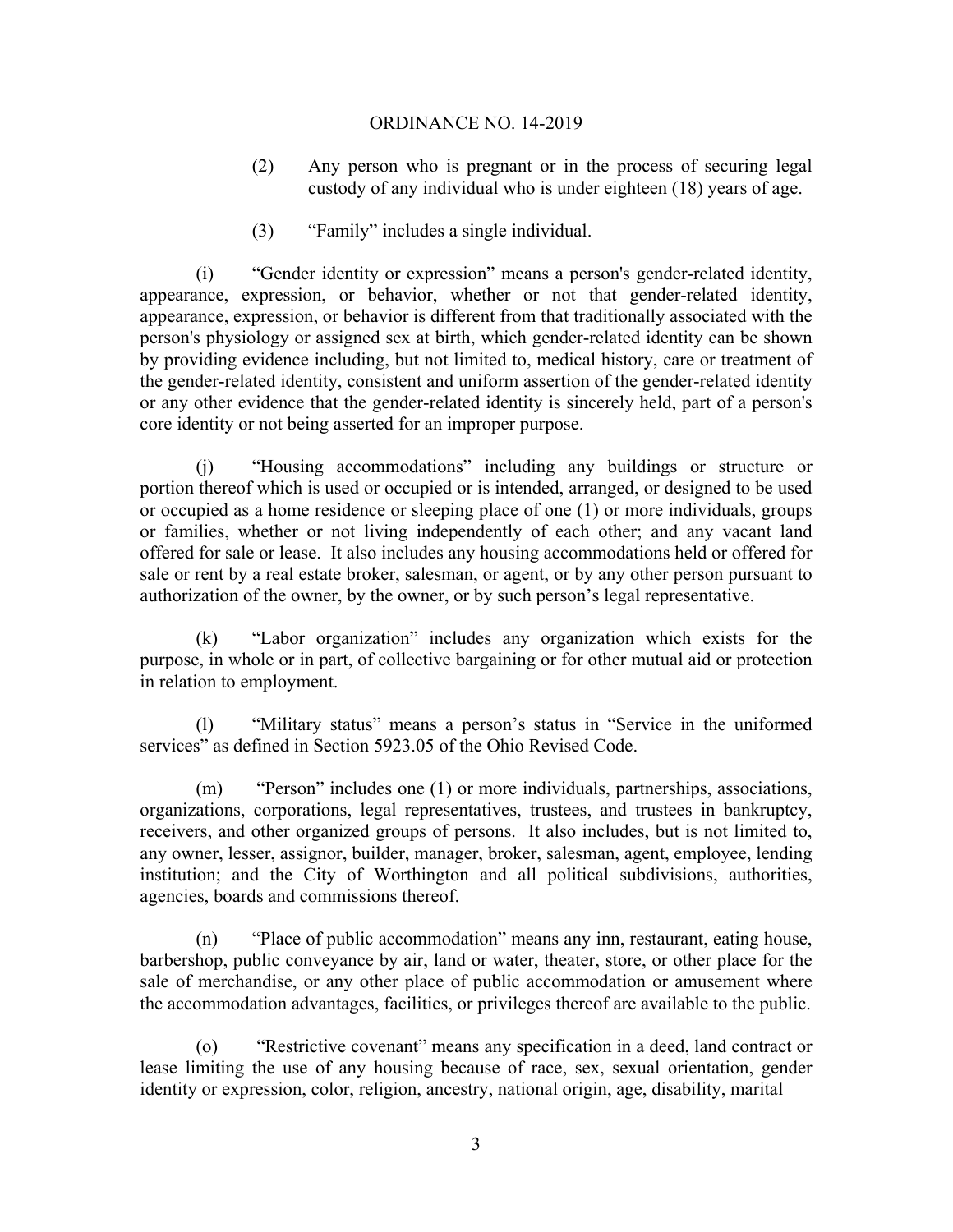status, familial status, genetic information, or military status or any limitation based upon affiliation with or approval by any person, directly or indirectly, employing race, sex, sexual orientation, gender identity or expression, color, religion, ancestry, national origin, age, disability, marital status, familial status, genetic information, or military status as a condition of affiliation or approval.

(p) "Service in the uniformed services" means the performance of duty, on a voluntary or involuntary basis, in a uniformed service, under competent authority, and includes active duty, active duty for training, initial active duty for training, inactive duty for training, full-time national guard duty, and performance of duty or training by a member of the Ohio organized militia pursuant to Chapter 5923 of the Ohio Revised Code. "Service in the uniformed services" includes also the period of time for which a person is absent from a position of public or private employment for the purpose of an examination to determine the fitness of the person to perform any duty described in this division.

(q) "Sex" means male or female. The terms "because of sex" and "on the basis of sex" include pregnancy, any illness arising out of and occurring during the course of a pregnancy, childbirth, or related medical conditions.

(r) "Sexual orientation" means a person's actual or perceived homosexuality, bisexuality; or heterosexuality.

(s) "Uniformed services" means the Armed Forces, the Ohio organized militia when engaged in active duty for training, inactive duty training, or full-time national guard duty, the commissioned corps of the public health service, and any other category of persons designated by the president of the United States in time of war or emergency.

(t) "Marital status" means a person's state of being single, married, separated, divorced, or widowed.

(u) "Genetic information" means the hereditary information about DNA sequence, genetic sequence, gene products, or inherited characteristics contained in chromosomal DNA or RNA that are derived from an individual or family member.

(v) "Unlawful discriminatory practice" means any act prohibited by Chapter 539 of the Worthington City Codes.

(w) "Law Director" means the Worthington Law Director or a designee appointed by the Worthington Law Director.

(x) "Hearing Officer" means the person appointed by the Worthington City Manager, in consultation with the Worthington Community Relations Commission.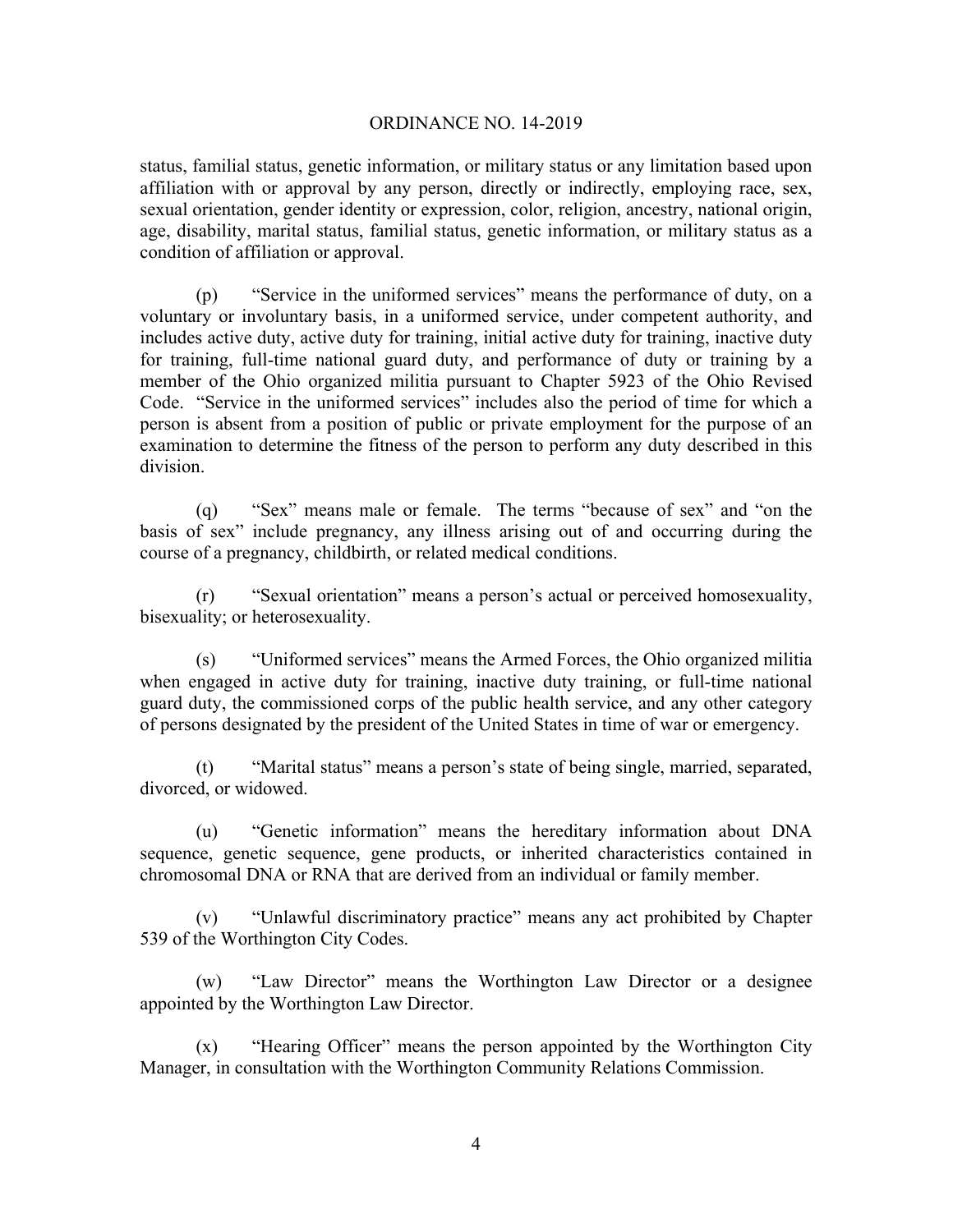## **539.02 FAIR HOUSING.**

- (a) It shall be an unlawful discriminatory practice for any person to:
	- (1) Refuse to sell, transfer, assign, rent, lease, sublease, finance or otherwise deny or withhold housing accommodations from any person because of the race, sex, sexual orientation, gender identity or expression, color, religion, ancestry, national origin, age, disability, marital status, familial status, genetic information, or military status of any prospective owner, occupant, or user of such housing accommodations;
	- (2) Represent to any person that housing accommodations are not available for inspection when in fact they are so available;
	- (3) Refuse to lend money, whether or not secured by mortgage or otherwise, for the acquisition, construction, rehabilitation, repair, or maintenance of housing accommodations or otherwise withhold financing of housing accommodations from any person because of the race, sex, sexual orientation, gender identity or expression, color, religion, ancestry, national origin, age, disability, marital status, familial status, genetic information or military status of any present or prospective owner, occupant, or user of such housing accommodations, provided such person, whether an individual, corporation, or association of any type, lends money as one of the principal aspects of their business or incidental to their principal business and not only as a part of the purchase price of an owner occupied residence they are selling nor merely casually or occasionally to a relative or friend;
	- (4) Discriminate against any person in the terms or conditions of selling, transferring, assigning, renting, leasing or, subleasing any housing accommodations or in furnishing facilities, services, or privileges in connection with the ownership, occupancy or use of any housing accommodations because of the race, sex, sexual orientation, gender identity or expression, color, religion, ancestry, national origin, age, disability, marital status, familial status, genetic information, or military status of any present or prospective owner, occupant, or user of such housing accommodations;
	- (5) Discriminate against any person in the terms or conditions of any loan of money, whether or not secured by mortgage or otherwise, for the acquisition, construction, rehabilitation, repair, or maintenance of any housing accommodations because of the race, sex, sexual orientation, gender identity or expression, color,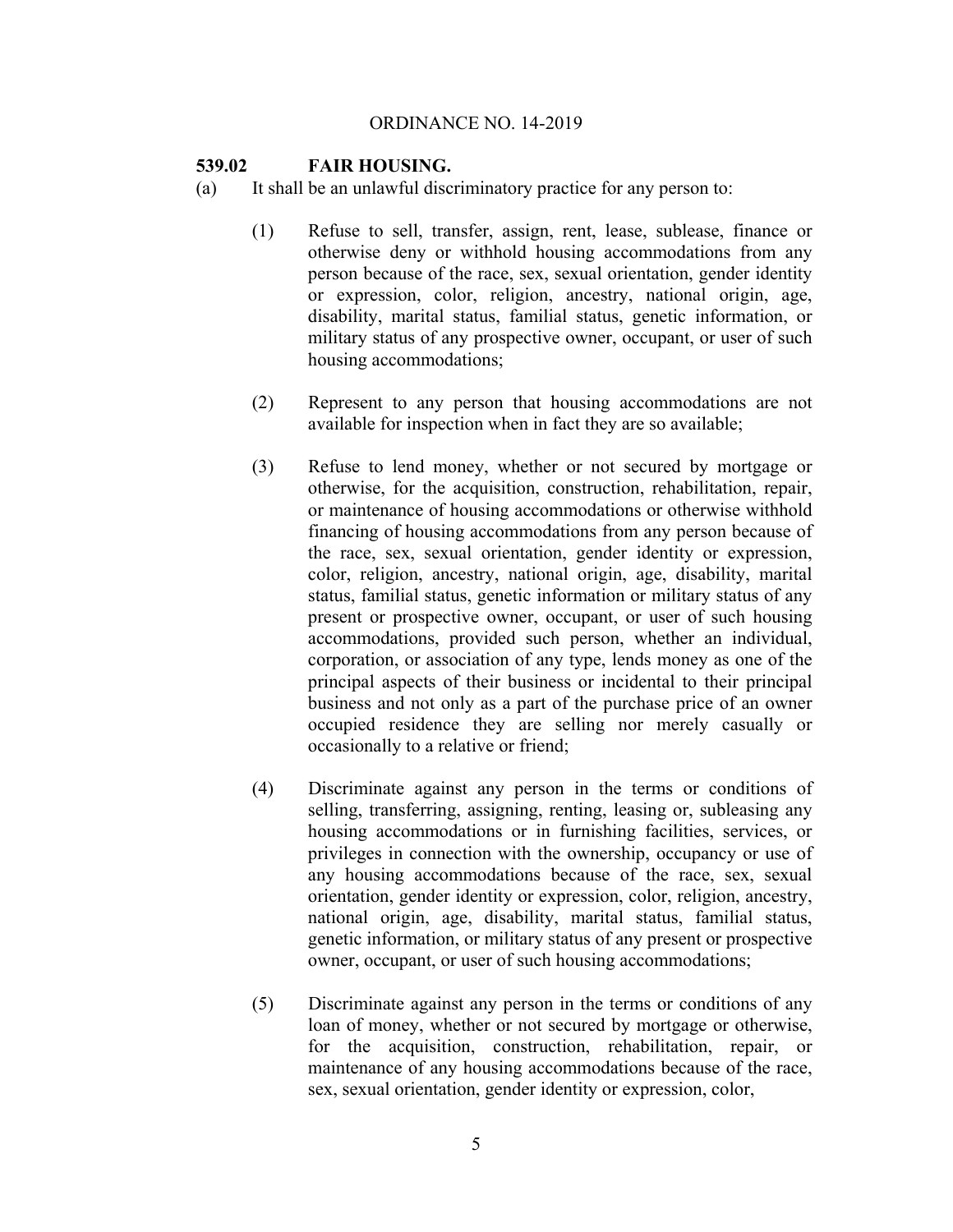religion, ancestry, national origin, age, disability, marital status, familial status, genetic information, or military status of any present or prospective owner, occupant, or user of such housing accommodations;

- (6) Print, publish, or circulate any statement or advertisement relating to the sale, transfer, assignment, rental, lease, sublease, or acquisition of any housing accommodations or the loan of money, whether or not secured by mortgage or otherwise, for the acquisition, construction, rehabilitation, repair, or maintenance of housing accommodations which indicates any preference, limitation, specification, or discrimination based upon the race, sex, sexual orientation, gender identity or expression, color, religion, ancestry, national origin, age, disability, marital status, familial status, genetic information, or military status of any present or prospective owner, occupant, or user of such housing accommodations;
- (7) Make any inquiry, elicit any information, make or keep any record, or use any form of application containing questions or entries concerning the race, sex, sexual orientation, gender identity or expression, color, religion, ancestry, national origin, age, disability, marital status, familial status, genetic information, or military status in connection with the sale or lease of any housing accommodations or the loan of any money, whether or not secured by a mortgage or otherwise, for the acquisition, construction, rehabilitation, repair or maintenance of housing accommodations;
- (8) Include in any deed, land contract, or lease of accommodations any covenant, honor or exercise, or attempt to honor or exercise, any covenant, that would prohibit, restrict, or limit the sale, transfer, assignment, rental lease, sublease, or finance of housing accommodations to or for any person because of the race, sex, sexual orientation, gender identity or expression, color, religion, ancestry, national origin, age, disability, marital status, familial status, genetic information, or military status of any prospective owner, occupant, or user of such housing accommodations provided that prior inclusion of a restrictive covenant in the chain of title shall not be deemed a violation of this provision;
- (9) Induce or solicit, or attempt to induce or solicit, any housing accommodations listing, sale, or transaction by representing that a change has occurred or may occur in the block, neighborhood, or area in which the property is located, which change is related to the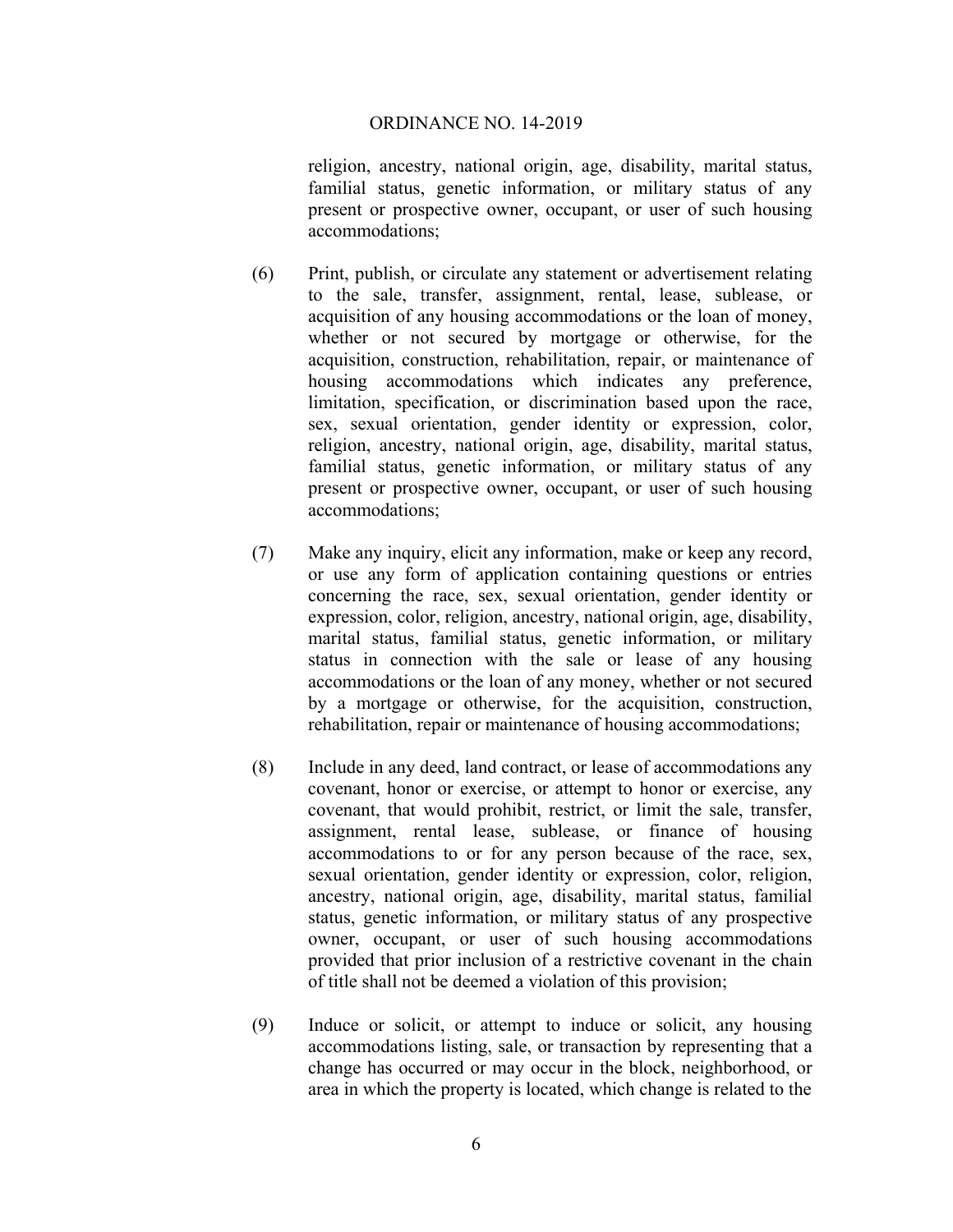presence or anticipated presence of persons of any race, sex, sexual orientation, gender identity or expression, color, religion, ancestry, national origin, age, disability, familial status or military status.

- (10) Induce or solicit or attempt to induce or solicit, any housing accommodations listing, sale, or transaction by representing that the presence or anticipated presence of persons of any race, sex, sexual orientation, gender identity or expression, color, religion, national origin, ancestry, age, disability, marital status, familial status, genetic information, or military status in the area will or may have results such as the following:
	- A. The lowering of property values;
	- B. An increase in criminal or antisocial behavior in the area; or
	- C. A decline in the quality of schools serving the area;
	- D. Discourage or attempt to discourage the purchase by prospective purchasers of any housing accommodations by representing that any block, neighborhood, or area has or might undergo a change with respect to the race, sex, sexual orientation, gender identity or expression, color, religion, ancestry, national origin, age, disability, marital status, familial status, genetic information, or military status of the residents;
	- E. Deny any person access to or membership or participation in any multiple listing service, real estate, brokers' organization, or other service, organization, or facility relating to the business of selling or renting housing accommodations, or to discriminate against them in the terms of conditions of such access, membership, or participation, on account of race, sex, sexual orientation, gender identity or expression, color, religion, ancestry, national origin, age, disability, marital status, familial status, genetic information, or military status.
	- F. Coerce, intimidate, threaten, or interfere with any person in the exercise or enjoyment of, or on account of their having exercised or enjoyed, or on account of their having aided or encouraged any other person in the exercise or enjoyment of, any right granted or protected by this section;
	- G. Whether or not acting under color of law, by force or threat of force willfully injure, intimidate or interfere with, or attempt to injure, intimidate, or interfere with: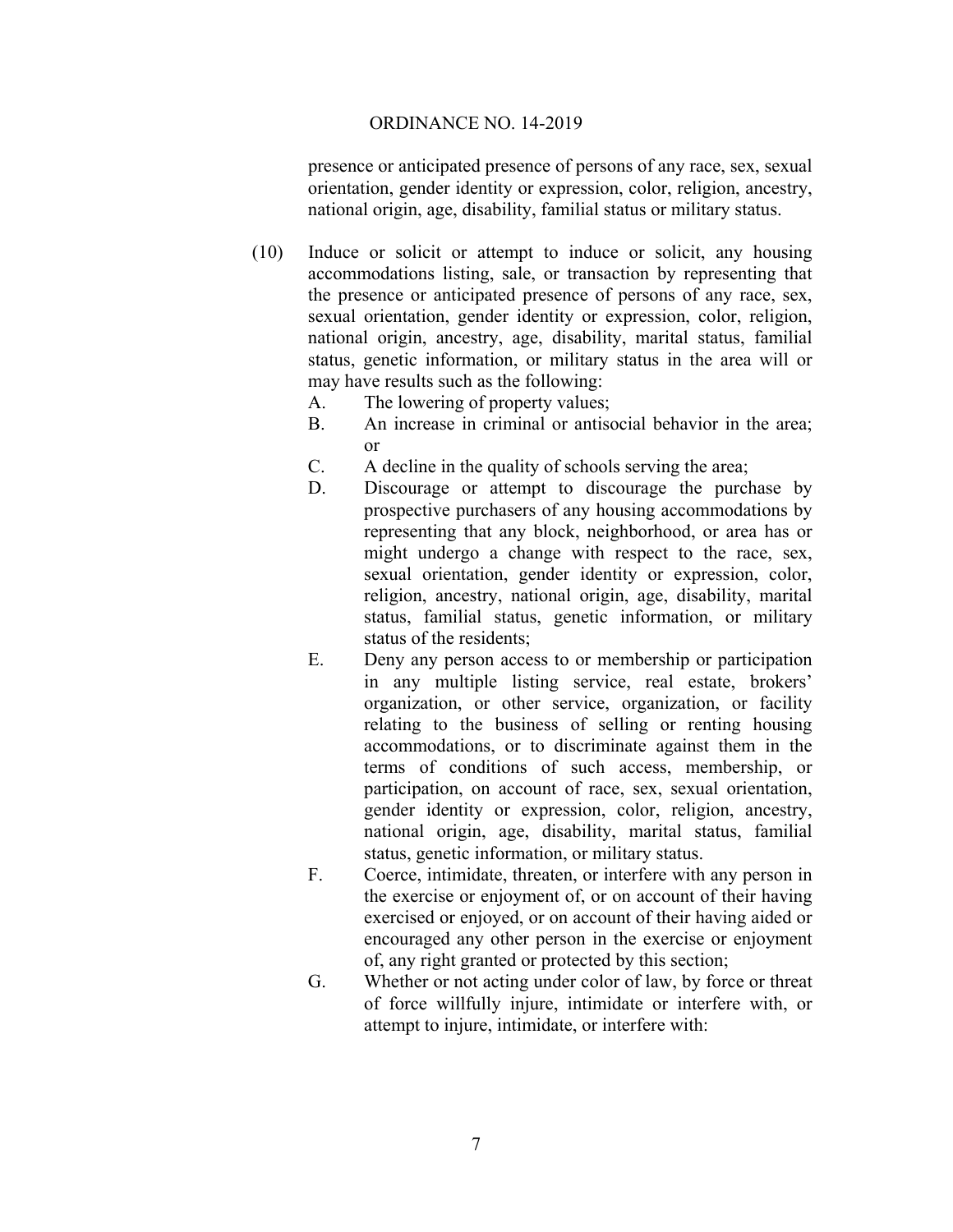- 1. Any person because of their race, sex, sexual orientation, gender identity or expression, color, religion, ancestry, national origin, age, disability, marital status, familial status, genetic information, or military status and because that person is or has been selling, purchasing, renting, financing, occupying or contracting or negotiating for the sale, purchase, rental, financing, or occupation of any dwelling, or applying for or participating in any service, organization, or facility relating to the business of selling or renting housing accommodations;
- 2. Any person because that person is or has been, or in order to intimidate such person or any other person or any class of persons from:
	- i. Participating, without discrimination on account of race, sex, sexual orientation, gender identity or expression, color, religion, ancestry, national origin, age, disability, marital status, familial status, genetic information, or military status in any of the activities, services, organizations, or facilities described in division  $(10)(G)(1)$  of this section.
	- ii. Affording another person or class of persons opportunity or protection so to participate; or
- 3. Discouraging any person from lawfully aiding or encouraging other persons to participate, without discrimination on account of race, sex, sexual orientation, gender identity or expression, color, religion, ancestry, national origin, age, disability, marital status, familial status, genetic information, or military status in any of the activities, services, organizations, or facilities described in division  $(10)(G)(1)$  of this section, or participating lawfully in speech or peaceful assembly opposing any denial of the opportunity to so participate;
- (11) Refuse to sell, transfer, assign, rent or lease, sublease, finance or otherwise deny or withhold a burial lot from any person because of the race, sex, sexual orientation, gender identity or expression, color, religion, ancestry, national origin, age, disability, marital status, familial status, genetic information, or military status of any prospective owner or user of such lot; or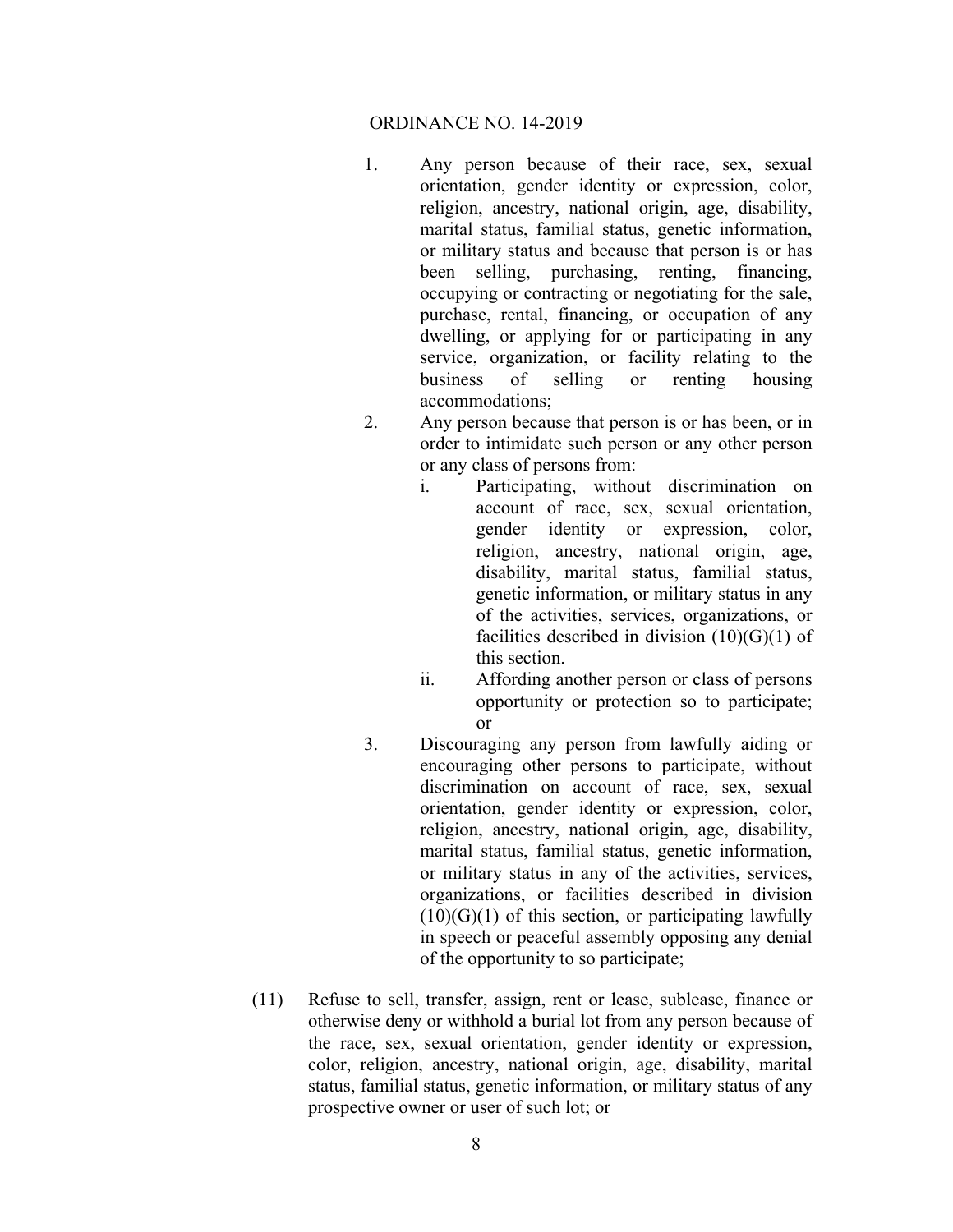(12) For any person to discriminate in any manner against any other person because that person has opposed any unlawful practice defined in Chapter 539 of the Worthington City Codes, or because that person has made a charge, testified, assisted, or participated in any manner, in any investigation, proceeding, or hearing under the provisions of Chapter 539 of the City of Worthington Codes.

(b) Nothing in this section shall bar any religious or denominational institution or organization, or any nonprofit charitable or educational organization that is operated, supervised, or controlled by or in connection with a religious organization, from limiting the sale, rental, or occupancy of housing accommodations that it owns or operates for other than a commercial purpose to persons of the same religion, or from giving preference in the sale, rental, or occupancy of such housing accommodations to persons of the same religion, unless membership in the religion is restricted on account of race, color, or national origin.

(c) Nothing in this section limits the applicability of any reasonable local, state, or federal restrictions regarding the maximum number of occupants permitted to occupy housing accommodations. Nothing in this section prohibits the owners or managers of housing accommodations from implementing reasonable occupancy standards based on the number and size of sleeping areas or bedrooms and the overall size of a dwelling unit, provided that the standards are not implemented to circumvent the purposes of this chapter and are formulated, implemented, and interpreted in a manner consistent with this chapter and any applicable local, state, or federal restrictions regarding the maximum number of occupants permitted to occupy housing accommodations.

## **539.03 UNLAWFUL EMPLOYMENT PRACTICES.**

(a) It shall be an unlawful discriminatory practice, except where based upon applicable national security regulations established by the United States:

- (1) For any employer, because of the race, sex, sexual orientation, gender identity or expression, color, religion, ancestry, national origin, age, disability, genetic information, or military status to refuse to hire that person or otherwise to discriminate against that person with respect to hire, tenure, terms, conditions, or privileges of employment, or any matter directly or indirectly related to employment;
- (2) For any employer, employment agency, or labor organization to establish, announce or follow a policy of denying or limiting, the employment or membership opportunities of any person or group of persons because of race, sex, sexual orientation, gender identity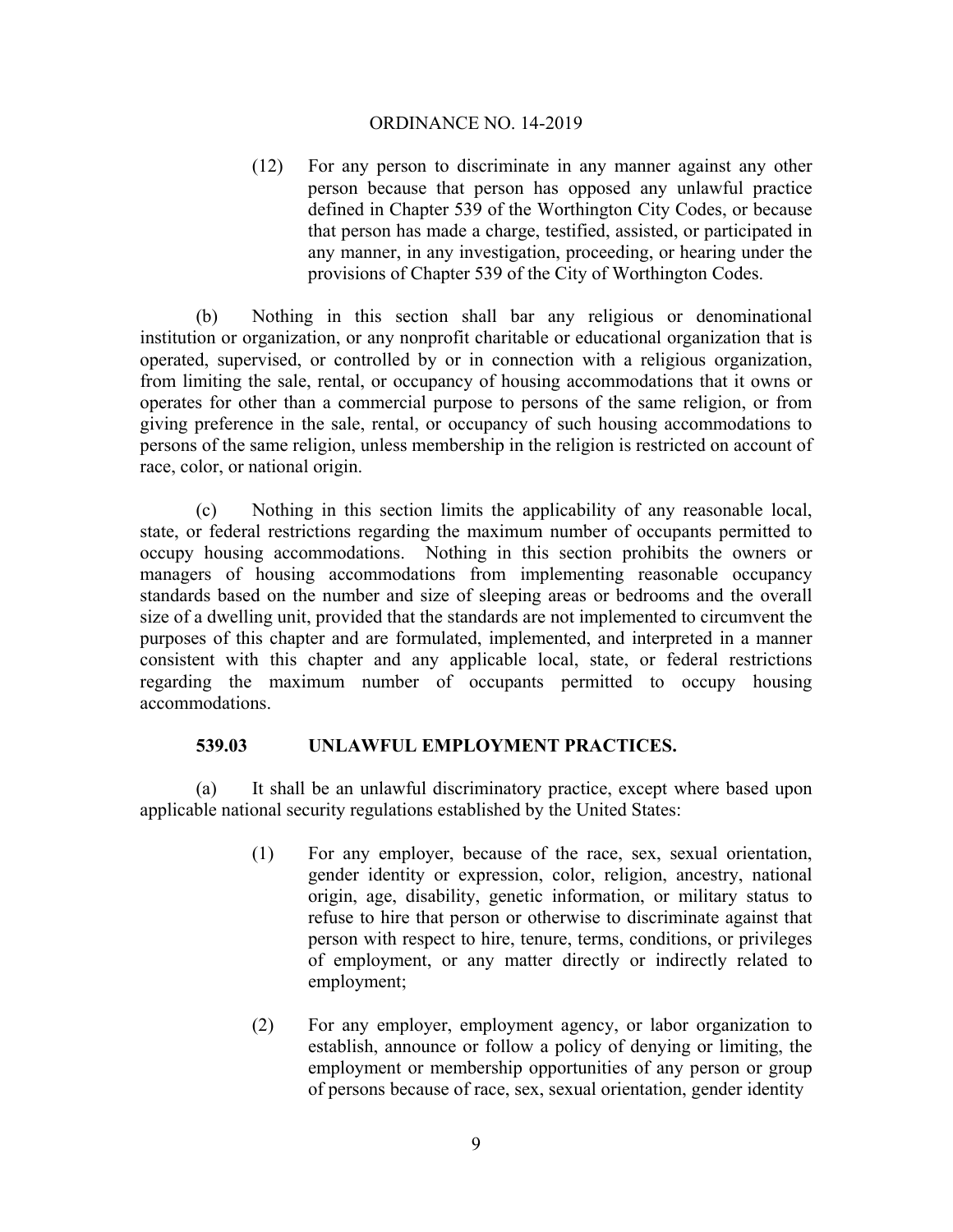or expression, color, religion, ancestry, national origin, age, disability, genetic information, or military status.

- (3) For any employer, labor organization, or joint labor-management committee controlling apprentice training programs to discriminate against any person because of that person's race, sex, sexual orientation, gender identity or expression, color, religion, ancestry, national origin, age, disability, genetic information, or military status in admission to employment in any program established to provide apprentice training;
- (4) For any employer, employment agency, or labor organization to publish or circulate, or to cause to be published or circulated, any notice or advertisement relating to employment or membership which indicates any preference, limitation, specifications or discrimination based upon race, sex, sexual orientation, gender identity or expression, color, religion, ancestry, national origin, age, disability, genetic information, or military status;
- (5) For any person seeking employment to publish or to cause to be published any advertisement which specifies or in any manner indicates that person's race, sex, sexual orientation, gender identity or expression, color, religion, ancestry, national origin, age, disability, genetic information, or military status of any prospective employer;
- (6) For any employment agency to refuse or fail to accept, register, classify properly, or refer for employment or otherwise to discriminate against any person because of race, sex, sexual orientation, gender identity or expression, color, religion, ancestry, national origin, age, disability, genetic information, or military status;
- (7) For any employer, employment agency, or labor organization to utilize in the recruitment or hiring of persons, any employment agency, placement service, labor organization, training school or center, or any other employee-referring source, known to discriminate against persons because of race, sex, sexual orientation, gender identity or expression, color, religion, ancestry, national origin, age, disability, genetic information, or military status;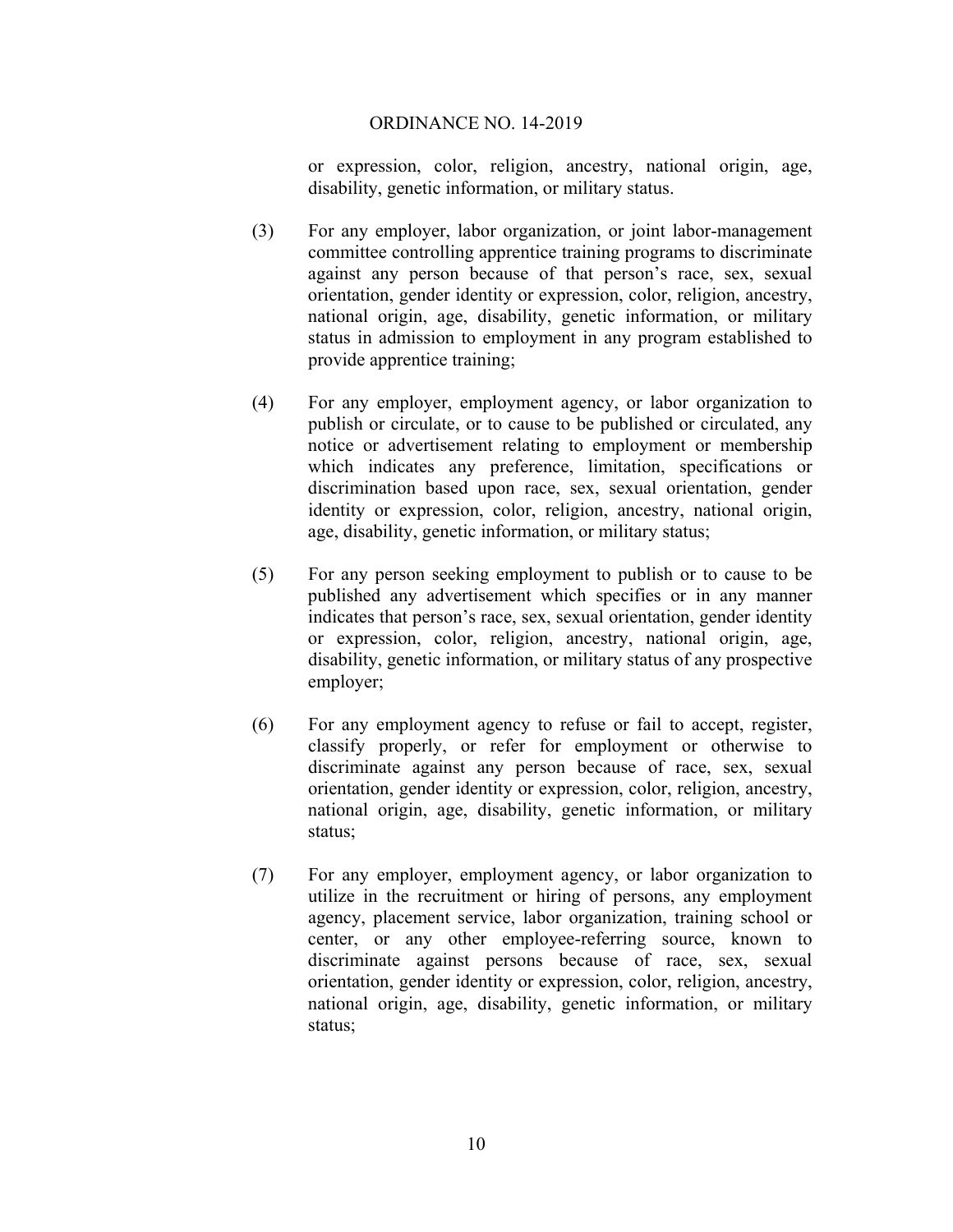- (8) For any labor organization to discriminate against any person or limit that person's employment opportunities, or otherwise adversely affect that person's status as an employee, or that person's wages, hours, or employment conditions, because of race, sex, sexual orientation, gender identity or expression, color, religion, ancestry, national origin, age, disability, genetic information, or military status;
- (9) For an employment agency, to comply with, accommodate, or otherwise assist with locating an employee related to, a request from an employer for referral of applicants for employment if the request indicates, directly or indirectly, that the employer fails, or may fail, to comply with Chapter 539, of the Worthington City Codes;
- (10) For any labor organization to limit or classify its membership on the basis of race, sex, sexual orientation, gender identity or expression, color, religion, ancestry, national origin, age, disability, genetic information, or military status;
- (11) For any employer, employment agency or labor organization to:
	- A. Elicit or attempt to elicit any information concerning the race, sex, sexual orientation, gender identity or expression, color, religion, ancestry, national origin, age, disability, genetic information, or military status of an applicant for employment or membership;
	- B. Use any form of application for employment or personnel or membership blank seeking to elicit information regarding race, sex, sexual orientation, gender identity or expression, color, religion, ancestry, national origin, age, disability, genetic information, or military status but an employer holding a contract containing a nondiscrimination clause with the government of the United States or any department or agency thereof, may require an employee or applicant for employment to furnish documentary proof of United States citizenship and may retain such proof in the employer's personnel records and may use photographic or fingerprint identification for security purposes.
- (12) For any employer, employment agency or labor organization to discriminate against any person because that person has opposed any practice forbidden by Chapter 539, of the Worthington City Codes, or because that person has made a complaint or assisted in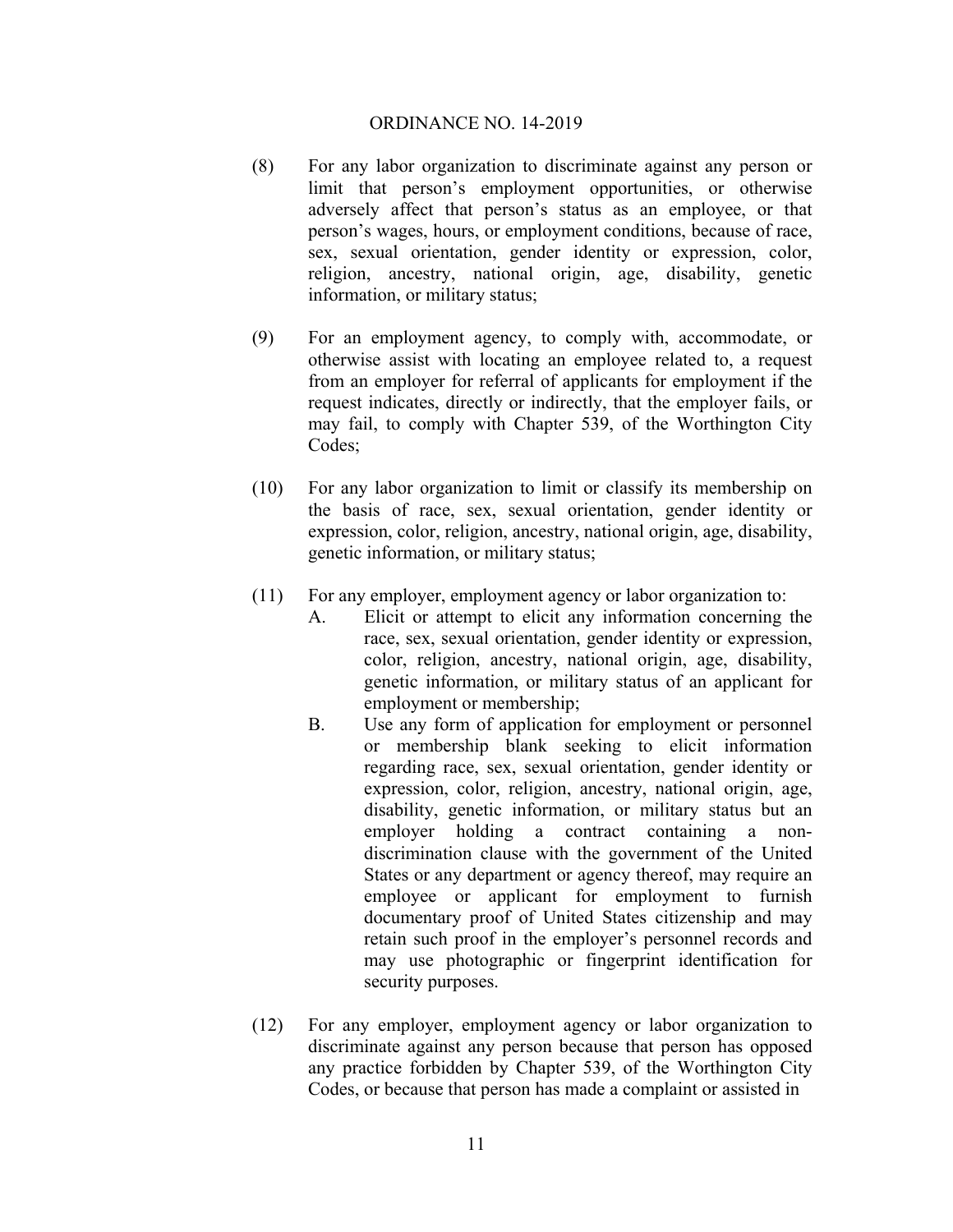any manner in any investigation or proceeding under Chapter 539, of the Worthington City Codes.

(13) For any person, whether or not an employer, employment agency or labor organization, to aid, incite, compel, coerce, or participate in the doing of any act declared to be unlawful discriminatory practice by Chapter 539, of the Worthington City Codes, or to obstruct or prevent any person from enforcing or complying with the provisions of this chapter, or to attempt directly or indirectly to commit any act declared by this chapter, to be an unlawful discriminatory practice by Chapter 539, of the Worthington City Codes, or to obstruct or prevent any person from enforcing or complying with the provisions of this chapter, or to attempt directly or indirectly to commit any act declared by this chapter, to be an unlawful discriminatory practice.

(b) This section does not apply to a religious corporation, association, educational institution, or society with respect to the employment of an individual of a particular religion to perform work connected with the carrying on by that religious corporation, association, educational institution, or society of its activities.

## **539.04 UNLAWFUL PUBLIC ACCOMMODATIONS.**

It shall be an unlawful discriminatory practice:

(a) For any proprietor or his employee, keeper, or manager of a place of public accommodation to deny to any person except for reasons applicable alike to all persons regardless of race, sex, sexual orientation, gender identity or expression, color, religion, ancestry, national origin, age, disability, genetic information, or military status the full enjoyment of the accommodations, advantages, facilities, or privileges thereof;

(b) For any proprietor or his employee, keeper, or manager of a place of public accommodation to publish, circulate, issue, display, post or mail, either directly or indirectly, any printed or written communication, notice or advertisement to the effect that any of the accommodations, advantages, facilities, goods, products, services and privileges of any such place shall be refused, withheld or denied to any person on account of race, sex, sexual orientation, gender identity or expression, color, religion, ancestry, national origin, age, disability, genetic information, or military status or that such person is unwelcome, objectionable, or not acceptable, desired or solicited; or

(c) For any person, whether or not included in divisions (A) and (B) in this section, to aid, incite, compel, coerce, or participate in the doing of any act declared to be an unlawful discriminatory practice under this section.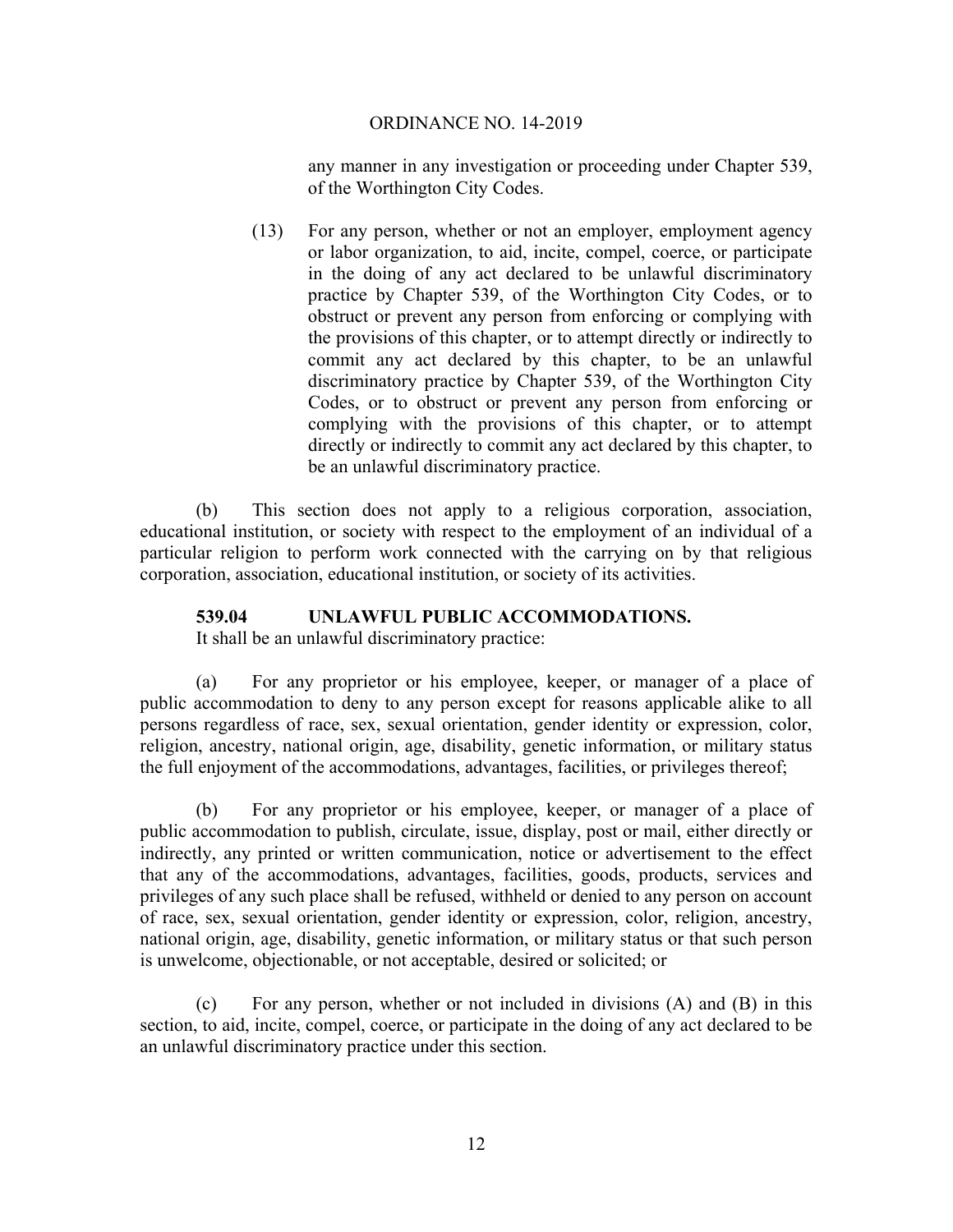(d) Nothing in this section shall prohibit a religious or denominational institution, organization, society or association or any nonprofit charitable or education organization that is operated, supervised or controlled by or in connection with a religious organization, from limiting its offerings of goods, services, facilities and accommodations to persons of the same religion, or from giving preference to such persons, provided that such offerings mentioned above are not, in fact, offered for commercial purposes or supported by public funds.

(e) Nothing in this section shall be construed to require the modification of existing facilities or the construction of new or additional facilities.

## **539.05 COMPLAINT AND ENFORCEMENT PROCEDURE.**

- (a) Complaints
	- (1) Any person may file a charge with the City Clerk alleging that another person has engaged or is engaging in an unlawful discriminatory practice as defined in Chapter 539 of the Worthington City Codes. The charge shall be in writing and under oath and shall be filed with the City Clerk within one hundred eighty (180) days after the alleged unlawful discriminatory practice is committed. The City Clerk shall forward a copy of the charge to the respondent and to the Law Director.
	- (2) If the charge of discrimination alleges a violation based on race, sex, color, religion, ancestry, national origin, age, disability, genetic information, military status, and/or any other class or characteristic protected under state or federal law, then the City Clerk shall instruct the complainant to file a charge of discrimination with the Ohio Civil Rights Commission (OCRC)/Equal Employment Opportunity Commission (EEOC). The City Clerk shall provide the complainant with information about this requirement and contact information for the OCRC/EEOC within ten (10) days from the date the charge was filed with the City Clerk. The initial filing of a charge of discrimination with the City Clerk will not extend the deadlines for filing a charge of discrimination with the OCRC/EEOC.

In the event of a deferral, any complainant who timely filed a charge of discrimination under this Chapter may request the Law Director to review the final determination made by the OCRC/EEOC on charges of discrimination containing the same allegations as in the original charge filed under this Chapter. Such request for review must be made within thirty (30) days of the OCRC/EEOC's final disposition of the charge. The Law Director shall only have authority to review dismissals of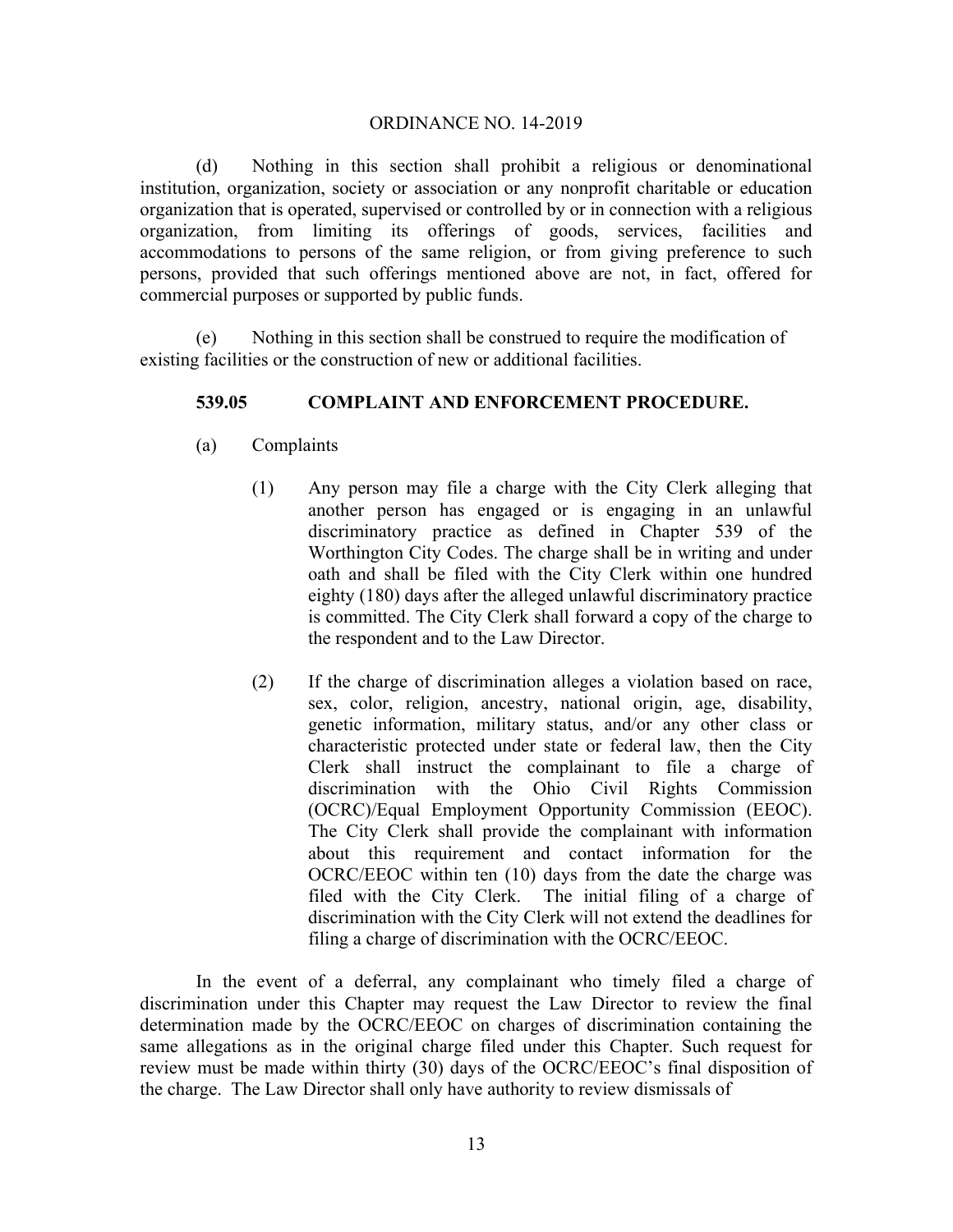complaints based on insufficient time or resources to fully investigate or a lack of jurisdiction. The Law Director shall not have authority to review dismissals based on lack of probable cause.

If the Law Director determines that the OCRC/EEOC dismissed the complaint based on insufficient time or resources to fully investigate or a lack of jurisdiction, the Law Director shall process the charge pursuant to Sections  $539.05(A)(3)-(7)$ .

Charges of discrimination alleging a violation of this Chapter based on sexual orientation, gender identity or expression, marital status or familial status along with an allegation of discrimination based on race, sex, color, religion, ancestry, national origin, age, disability, genetic information, military status, and/or any other class or characteristic protected under state or federal law shall be subject to deferral to the OCRC as set forth in this section. If the OCRC/EEOC dismisses a charge of discrimination timely filed under this Chapter and based on sexual orientation, gender identity or expression, marital status, or familial status for lack of jurisdiction, the complainant may, within thirty (30) days of such dismissal request the charge to proceed under this Chapter. Upon request, the Law Director shall handle the case in accordance with Sections  $539.05(A)(3)-(7)$ .

The Law Director shall have no authority to review any charge under this section if complainant or respondent has appealed the OCRC /EEOC decision to court or otherwise challenged the alleged unlawful discriminatory practices in state or federal court.

- (3) For cases processed by the City without intervention of the OCRC/EEOC, the Law Director shall notify the complainant and respondent of the option for voluntary mediation. If both parties agree to voluntary mediation, a mediator designated by the Law Director shall endeavor to eliminate such alleged unlawful discriminatory practices by methods of mediation. The mediation shall be conducted in accordance with Chapter 2710 of the Ohio Revised Code. All mediation communications shall be privileged pursuant to Section 2710.03 of the Ohio Revised Code. Nothing said or done during mediation shall be made public unless the parties agree thereto in writing.
- (4) Preliminary Investigation: If the Law Director determines that methods of mediation have failed to effect the elimination of such alleged unlawful discriminatory practice or that the state or federal government has not exercised jurisdiction and/or provided mechanism for redress, the Law Director shall conduct a preliminary investigation. If the Law Director determines after such investigation, that it is not probable that unlawful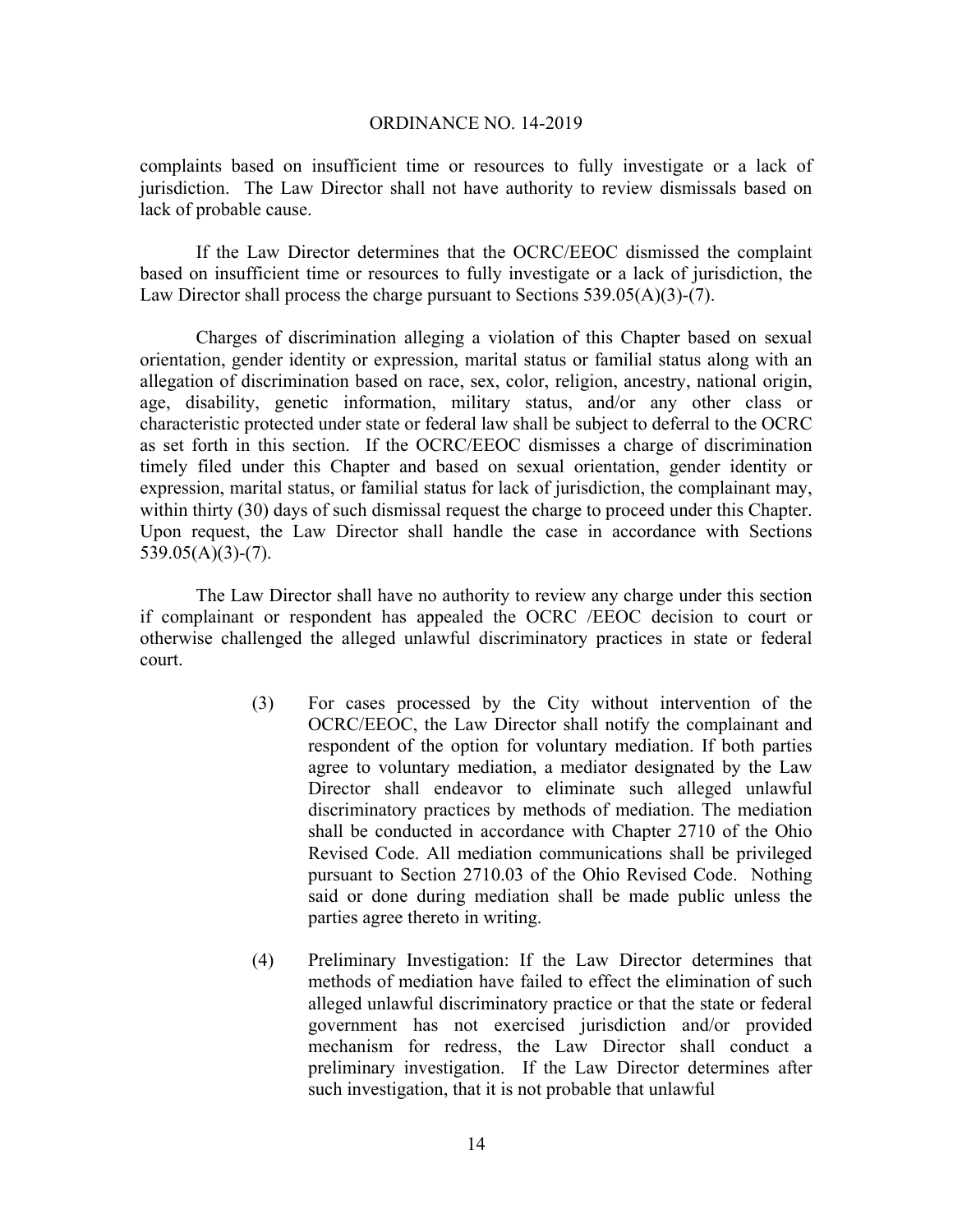discriminatory practices have been or are being engaged in, the Law Director shall notify the complainant and respondent in writing that it has been so determined, and that no other action will be initiated under this chapter.

(5) Determination Hearing: If the Law Director determines that methods of mediation have failed to effect the elimination of such alleged unlawful discriminatory practice and that the state or federal government has not exercised jurisdiction and/or provided mechanism for redress, and if the Law Director determines after preliminary investigation that it is probable that unlawful discriminatory practices have been or are being engaged in, then the Law Director shall serve upon the respondent and complainant a notice of a determination hearing before the Hearing Officer. The notice shall inform the respondent and complainant of a hearing at a time and place therein fixed to be held not less than thirty (30) days after the service of such notice and stating the charges specified in the original charge upon which a probable cause determination has been made against the respondent. If circumstances warrant, the Law Director may serve such notice at any time during the complaint procedure. The Hearing Officer will consider any reasonable requests for extension of the hearing date and reserves the right to continue the hearing, for good cause shown, for a period of up to thirty (30) additional days.

 Any such charge may be amended by the Law Director or complainant at any time prior to or during the hearing based thereon. The respondent shall have the right to file an answer or to amend an answer to the original or amended charge, and to appear to such hearing in person, or by attorney, present evidence or otherwise to examine and cross-examine witnesses.

 The complainant shall be a party to the proceeding, and any person who is an indispensable party to a complete determination or settlement of the question involved in the proceeding shall be joined. Any person who has or claims an interest in the subject of the hearing and in obtaining or presenting relief against the acts or practices complained of, may be, in the discretion of the Hearing Officer, permitted to appear for the presentation of oral or written argument.

 In any proceeding, the Hearing Officer shall not be bound by the rules of evidence prevailing in the courts of law or equity, but shall in ascertaining the practices followed by the respondent, take into account all reliable, probative, and substantial evidence, statistical, or otherwise, produced at the hearing, which may tend to prove the existence of an unlawful discriminatory practice or a predetermined pattern of unlawful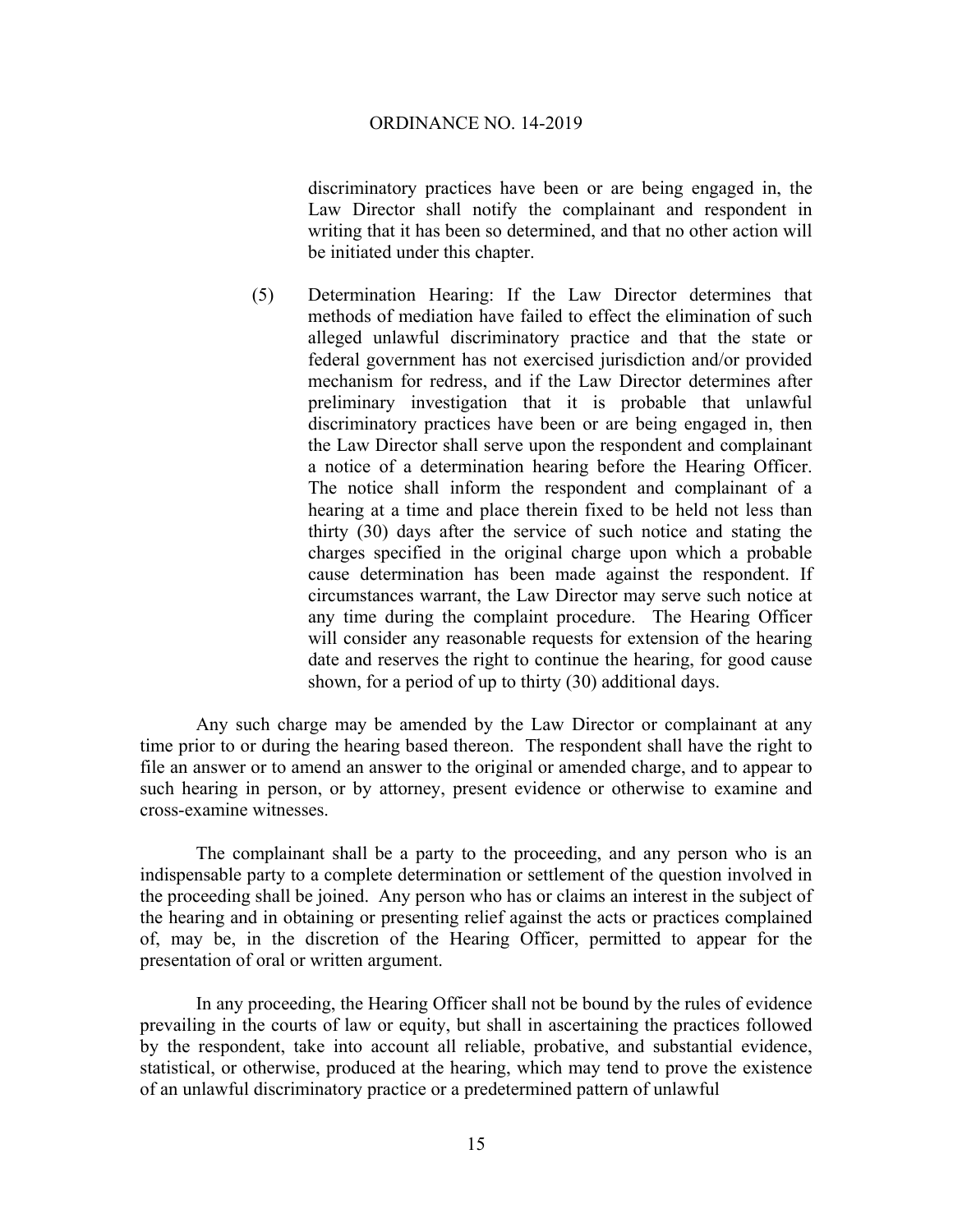discriminatory practices under Section 539 of the City of Worthington Codes provided that nothing contained in this section shall be construed to authorize or require any person to observe the proportion which persons of any race, sex, sexual orientation, gender identity or expression, color, religion, ancestry, national origin, age, disability, familial status or military status bear to the total population or in accordance with any criterion other than the individual qualifications of the applicant.

 The testimony taken at the hearing shall be under oath and before a court reporter hired by the City Manager. The transcript of the hearing shall be filed with the City Clerk.

 The Hearing Officer is granted the authority to develop and implement rules and procedures to control the governance of the hearing. In conducting any hearing as provided herein, the Hearing Officer may upon request of any party subpoena as witnesses any person believed to have knowledge of the facts relevant to such hearing, compel the production of books, papers, records or other evidence relative to such hearing by the person having custody or control thereof and may administer oaths, take testimony and issue such rules as shall be necessary to effectuate an investigatory hearing under this section.

The Hearing Officer shall issue a written decision concerning the charges in the complaint. The decision shall include findings of fact and conclusions of law. Any final decision by the Hearing Officer may be appealed to the Franklin County Court of Common Pleas to the extent authorized by applicable law.

> (6) Notice of Violation and Order to Cease and Desist: If upon all the evidence presented, the Hearing Officer determines that the respondent has engaged in, or is engaging in, any unlawful discriminatory practice under this chapter, whether against the complainant or others, the Hearing Officer shall issue a notice of violation, and shall issue an order to respondent to cease and desist the unlawful discriminatory practice.

In addition to issuing a cease and desist order, the Hearing Officer shall have the authority to issue the following remedies:

- A. If division (a)(7)(B) or (C) of this section does not apply, a civil penalty in an amount not to exceed one thousand dollars (\$1,000);
- B. If division (a)(7)(C) of this section does not apply and if the respondent has committed one violation of this Chapter during the five-year period immediately preceding the date on which a complaint was filed pursuant to division (a)(1) of this section, a civil penalty in an amount not to exceed two thousand five hundred dollars (\$2,500).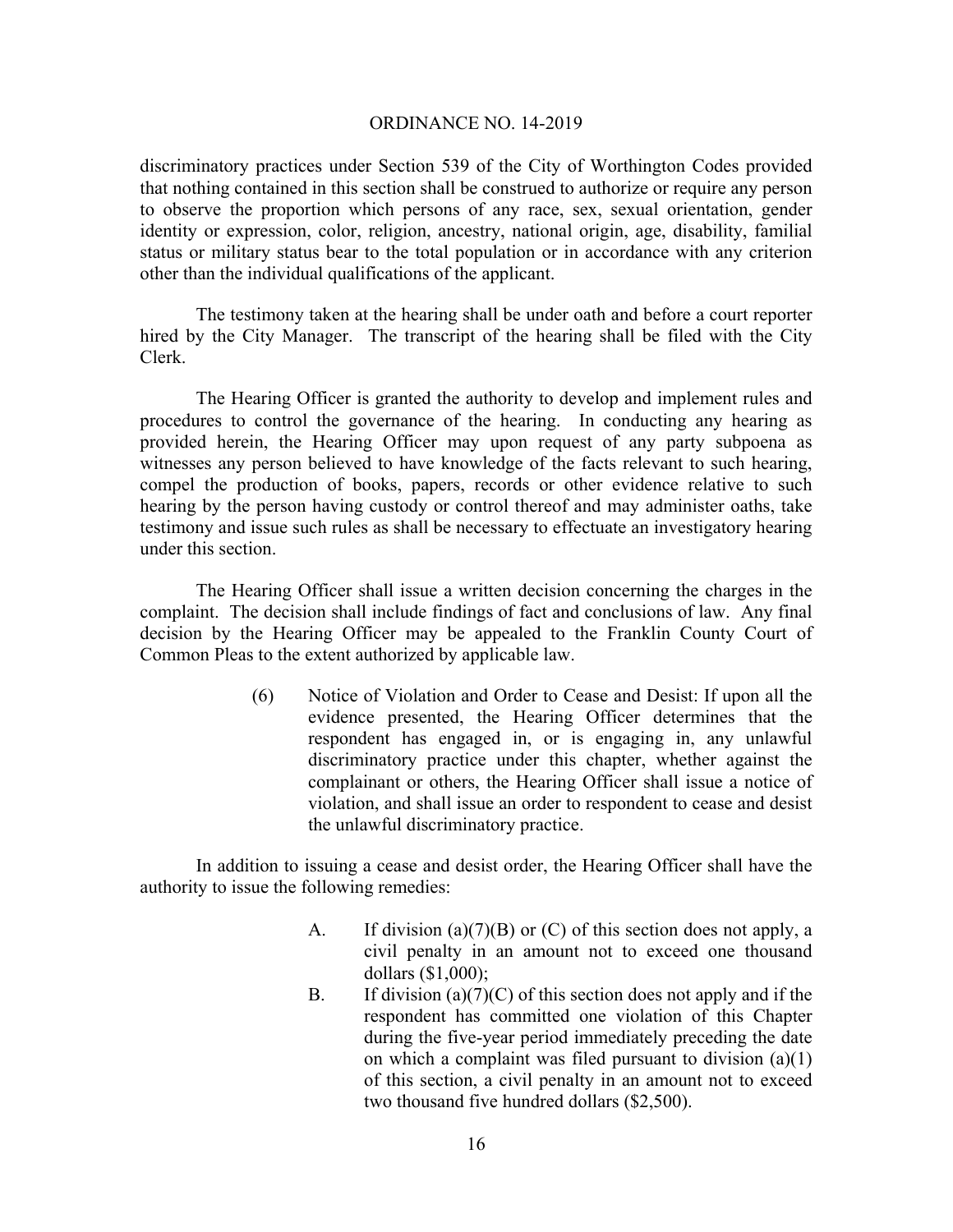C. If the respondent has committed two or more violations of this Chapter during the five-year period immediately preceding the date on which a complaint was filed pursuant to division (a)(1) of this section, a civil penalty in an amount not to exceed five thousand dollars (\$5,000).

 The notice of violation, order to cease and desist and any other penalty issued by the Hearing Officer shall be served on the respondent and complainant.

The Law Director is authorized to institute in the name of the City of Worthington any appropriate civil enforcement proceedings.

# **539.06 COMPLAINTS ALLEGING UNLAWFUL DISCRIMINATORY PRACTICES BY THE CITY**

If a complaint is filed with the City Clerk alleging that the City, or one of its boards, commissions, departments, divisions, officials, or employees has engaged or is engaging in an unlawful discriminatory practice as defined in Chapter 539 of the Worthington Codified Ordinances, then the following additional procedures shall apply:

(a) The Law Director shall forward a copy of the complaint to the City Council.

(b) The City Council may appoint special counsel to conduct a preliminary investigation instead of the Law Director conducting the preliminary investigation.

(c) The City Council may appoint a mediator to endeavor to eliminate any alleged unlawful discriminatory practices by methods of mediation instead of the Law Director appointing a mediator.

(d) The City Council may appoint a hearing officer to conduct a determination hearing instead of the City Manager appointing the hearing officer.

(e) If the complaint involves an employment action by the City against the complainant, then the City Council may refer the complaint to the Personnel Appeals Board for an appeal hearing concerning the alleged discriminatory practices and no further action shall be taken under this Chapter.

# **539.07 FAILURE TO COMPLY.**

(a) Whoever fails to comply with a subpoena issued by the Hearing Officer as provided in this Chapter is guilty of a minor misdemeanor.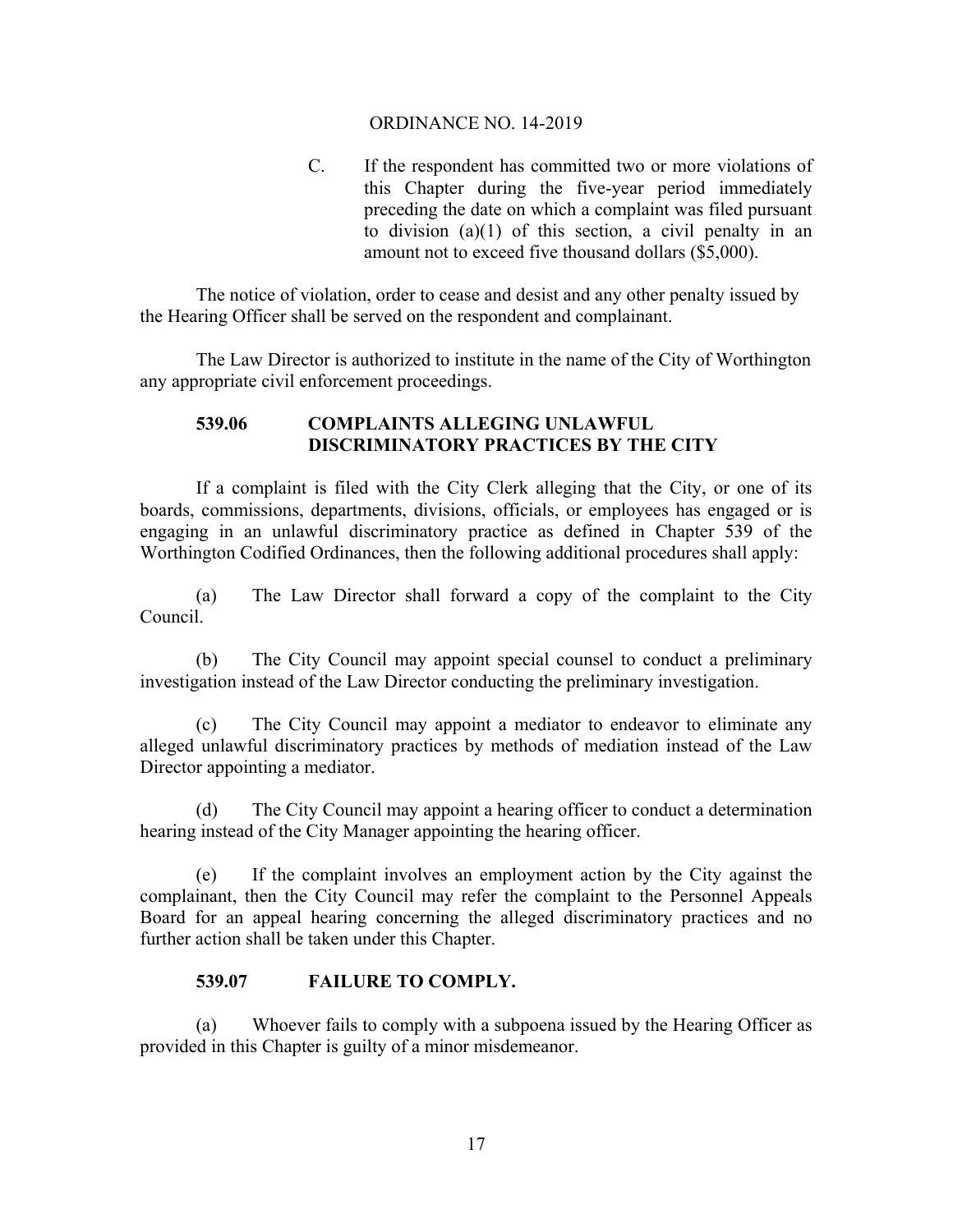(b) Any person who commits an unlawful discriminatory practice under any of the provisions of this chapter and fails to comply with any order of the Hearing Officer to cease and desist such unlawful discriminatory practice shall be guilty of failure to comply with an unlawful discriminatory practice order, a misdemeanor of the first degree.

## **539.08 INTERFERING WITH CIVIL RIGHTS.**

(a) No public servant, under color of his office, employment, or authority, shall knowingly deprive, or attempt to deprive any person of a constitutional or statutory right or any other protections against discriminatory conduct created by an ordinance of the City of Worthington.

(b) Whoever violates this section is guilty of interfering with civil rights, a misdemeanor of the first degree.

## **539.09 ETHNIC INTIMIDATION.**

(a) No person shall violate Sections 2903.13, 2903.21, 2903.22, 2907.06, 2911.06, 2911.07, 2911.21, 2911.211, 2913.02, 2913.03, 2913.04, 2917.03, 2917.11, 2917.12, or 2917.21(A)(3) to (5) of the Ohio Revised Code or Sections 509.01, 509.03, 509.04, 521.08, 533.04, 537.03, 537.05, 537.06, 537.10(a)(3) to (5), 541.03, 541.04, 541.05, 541.051, 545.05, 545.06, 545.08, or 549.08 of the General Offenses Code of the Worthington Codified Ordinances, by reason of or where one of the motives is the victim's race, sex, sexual orientation, gender identity or expression, color, religion, ancestry, national origin, age, disability, marital status, familial status, genetic information or military status.

(b) In a prosecution under this section, the offenders' motive, reason or purpose may be shown by the offender's temporarily related conduct or statements before, during or after the offense, including ethnic, sexual orientation, gender identity or expression, religious or racial slurs, and by the totality of the facts, circumstances and conduct surrounding the offense.

(c) Whoever violates this section is guilty of ethnic intimidation. Ethnic intimidation is an offense of the next higher degree than the offense the commission of which is a necessary element of ethnic intimidation except as provided in subsection (d).

(d) If the underlying offense which is a necessary element of ethnic intimidation is a misdemeanor of the first degree, then the offense of ethnic intimidation is a misdemeanor of the first degree and the court shall impose a mandatory minimum sentence of at least ten (10) days in jail.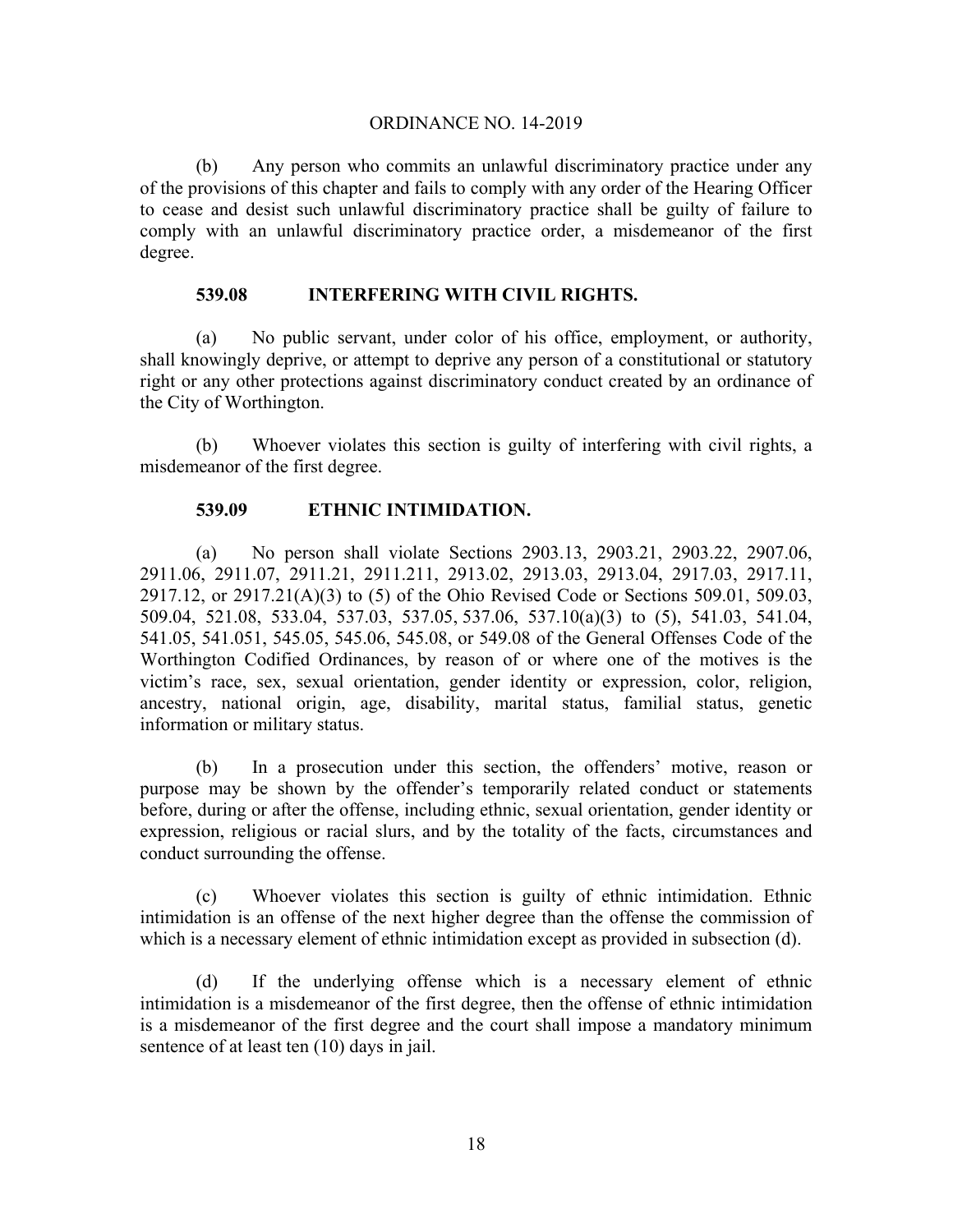(e) This section does not apply if the facts alleged in the complaint would constitute a felony under Section 2927.12, Ohio Revised Code.

(f) The division of police shall keep and maintain records of reported violations of this section and reported incidents the motive of which is the victim's race, sex, sexual orientation, gender identity or expression, color, religion, ancestry, national origin, age, disability, familial status or military status.

# **539.10 ANNUAL REPORT AND APPOINTMENT OF DESIGNEE.**

(a) The Law Director shall prepare an annual report to the Community Relations Commission and City Council summarizing the complaints, investigations, hearings, and enforcement proceedings involving unlawful discriminatory practices under this Chapter.

(b) The Law Director may appoint a designee to perform any of the duties assigned under this Chapter including conducting an investigation or instituting appropriate civil or criminal enforcement proceedings.

# **539.11 EXCLUSIONS.**

The application and enforcement of the protections created herein are limited solely to the terms of this chapter and such terms shall not create nor enhance protected class status for any other purpose including public and private affirmative action program eligibility. The term "affirmative action program" shall include any program administered by any private or public entity for the purpose of providing preferential treatment for those in a protected class.

# **539.12 CONSTRUCTION AND SEVERABILITY.**

(a) Chapter 539 of the Worthington City Codes is not intended to and shall not be construed to prohibit or restrict speech or conduct protected under the First Amendment of the United States Constitution or any other provisions of the United States Constitution or Ohio Constitution.

(b) Chapter 539, of the Worthington City Codes, and each division of said section there under, are hereby declared to be independent divisions and sub-divisions and, notwithstanding any other evidence of legislative intent, it is hereby declared to be the controlling legislative intent that if any provisions of said divisions and sub-divisions, or the application thereof to any person or circumstance is held to be invalid, the remaining divisions or sub-divisions and the application of such provision to any person or circumstances other than those to which it is held invalid shall not be affected thereby, and it is hereby declared that the remaining divisions and sub-divisions would have been passed independently of any provisions held to be invalid.